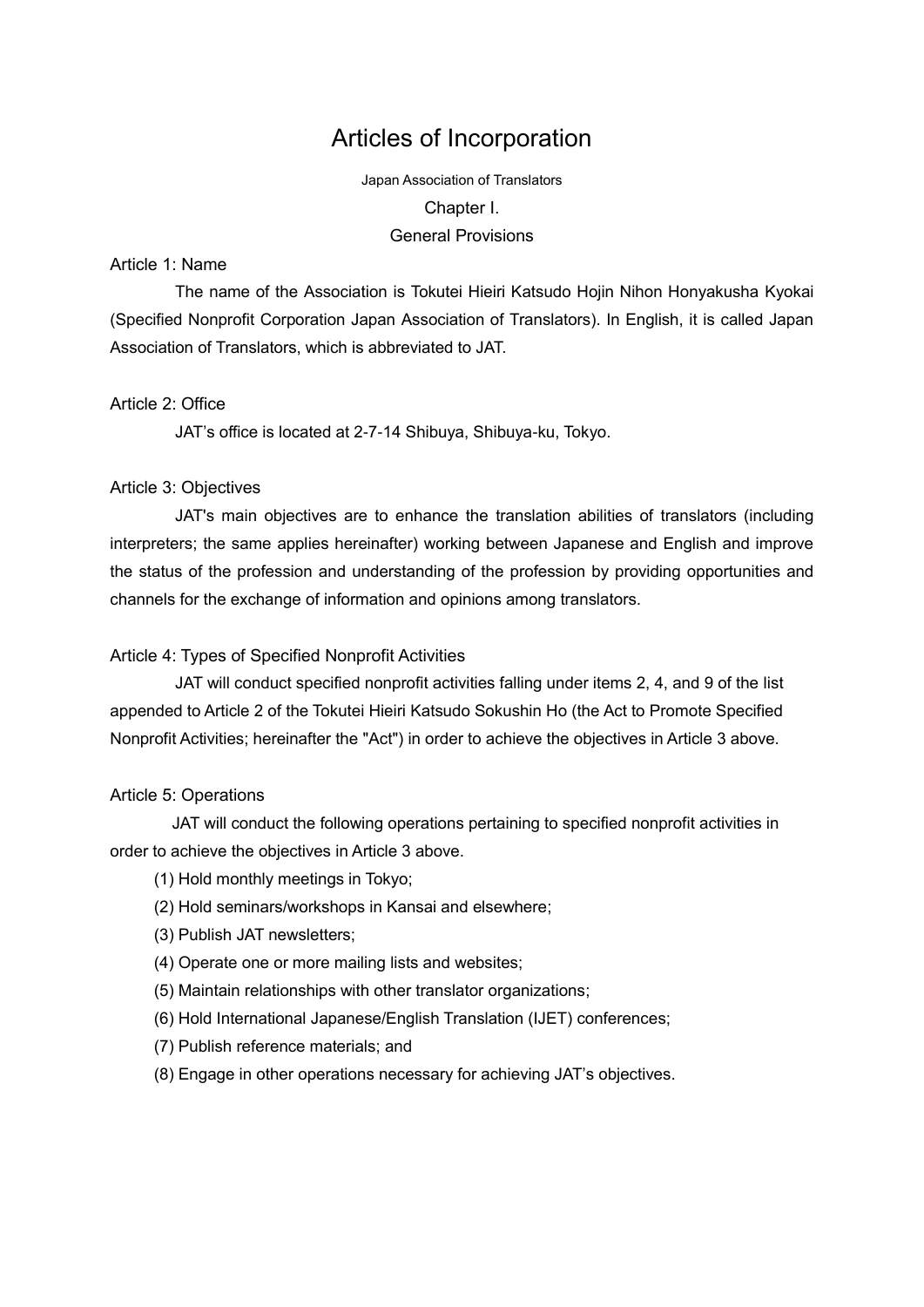# Chapter II. **Members**

### Article 6: Types of Members

Individuals who are already translators or have an interest in translation are eligible to become members.

# Article 7: Admission

1. Individuals who support JAT's objectives and agree to abide by JAT's Articles of Incorporation and Bylaws are eligible to become members.

2. Individuals wishing to become members should apply to the Board of Directors using the application form stipulated separately by the Board of Directors and, when it is recognized that they conform to the conditions contained in the preceding paragraph, must be admitted to JAT unless there are justifiable grounds for rejecting the application.

3. When the Board of Directors rejects an individual's application under the provisions of the preceding paragraph, it must notify the individual to that effect without delay.

# Article 8: Membership Fees

Members must pay the membership fees stipulated separately by the Board of Directors.

# Article 9: Disqualification

A member will be disqualified when any of the following items applies to the member.

(1) The member applies to resign from JAT;

(2) The member dies or is declared missing;

(3) The member has not paid membership fees after the due date set forth in the by-laws has passed; or

(4) The member is expelled.

# Article 10: Resignation

A member may withdraw from JAT at any time.

# Article 11: Expulsion

When either of the following items applies to a member, the member may be expelled by a vote of two-thirds or more of the Board of Directors. In such cases, the member in question must be afforded an opportunity provide an explanation before the vote is taken.

- (1) The member contravenes JAT's Articles of Incorporation; or
- (2) The member harms JAT's reputation or acts contrary to JAT's objectives.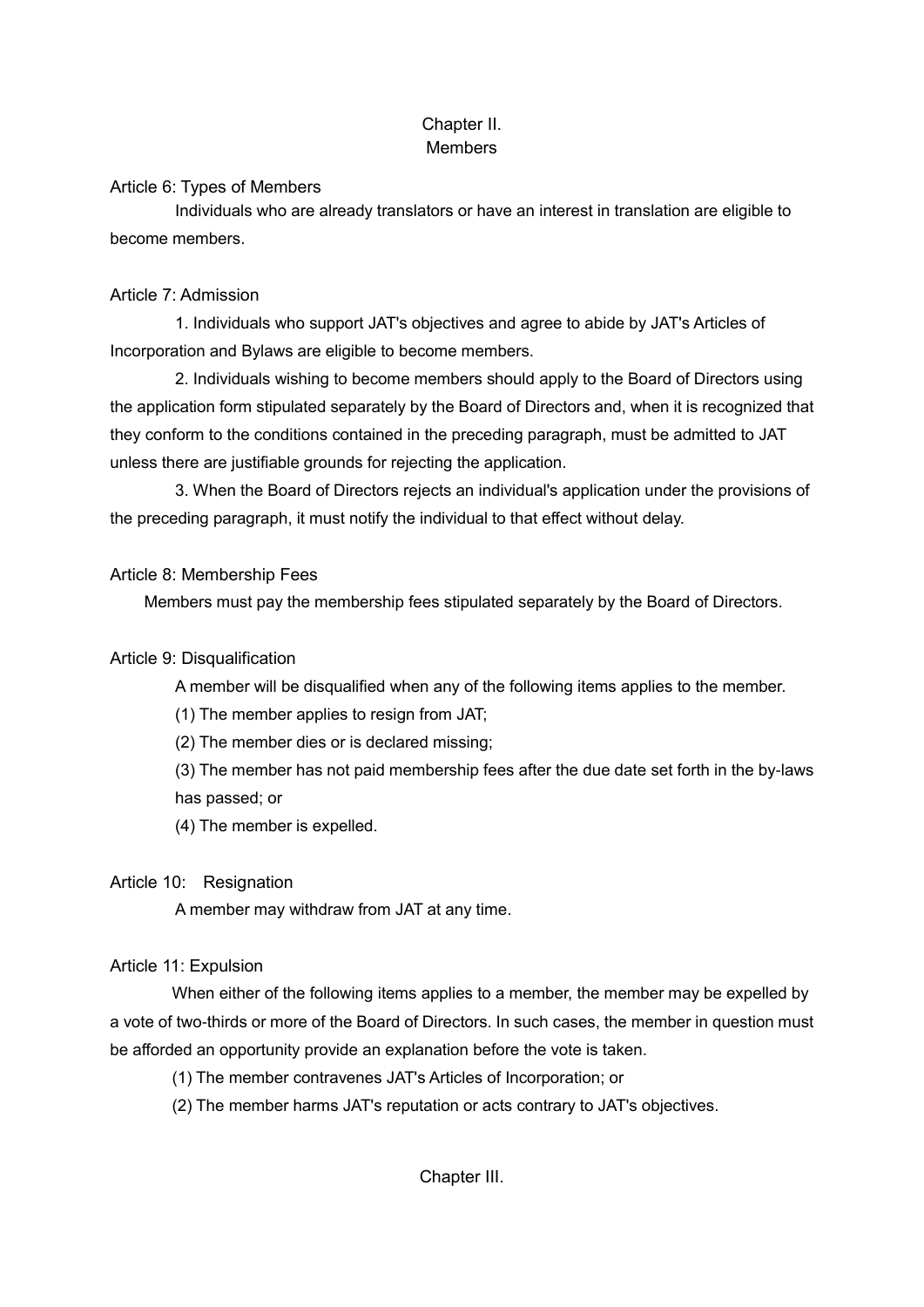#### **Officers**

Article 12: Types and Number of Officers

1. JAT will have the following officers.

- (1) Directors: At least 6, no more than 12
- (2) Auditors: 2.

2. One director will be designated President and another Vice President.

Article 13: Election, etc.

1. Directors and auditors will be elected by the General Meeting.

2. In the case where the number of directors elected by the General Meeting under the provisions of the preceding paragraph does not reach the full number, and the Board of Directors deems it necessary for the execution of its operations, additional directors may be elected by an Extraordinary General Meeting.

3. Directors elect the President and Vice President from among the directors.

4. Officers may not include more than one person who is a spouse or relative within the third degree of kinship of any one officer, and such officer and his/her spouse and relatives within the third degree of kinship may not constitute more than one-third of the total number of officers.

5. Auditors are not required to be JAT members.

6. Auditors may not serve simultaneously as directors or JAT staff.

Article 14: Duties

1. The President represents JAT and presides over all its operations.

2. The Vice President assists the President and stands in for the President should the President be absent or incapacitated.

3. Directors constitute the Board of Directors and conduct business.

4. Auditors carry out the operations listed below.

(1) Inspect the state of business conducted by the directors;

(2) Inspect the state of JAT's assets;

(3) If, as result of the inspection specified in the preceding two items, improper conduct or material facts indicating contravention of laws, regulations, or the Articles of Incorporation with regard to the business or assets of JAT are found, report such findings to a General Meeting or the competent authority;

(4) If necessary in order to submit a report as specified in the preceding item, convene a General Meeting; and

(5) Present opinions to the directors on the state of business conducted by the directors or the state of assets of JAT.

Article 15: Terms of Office, etc.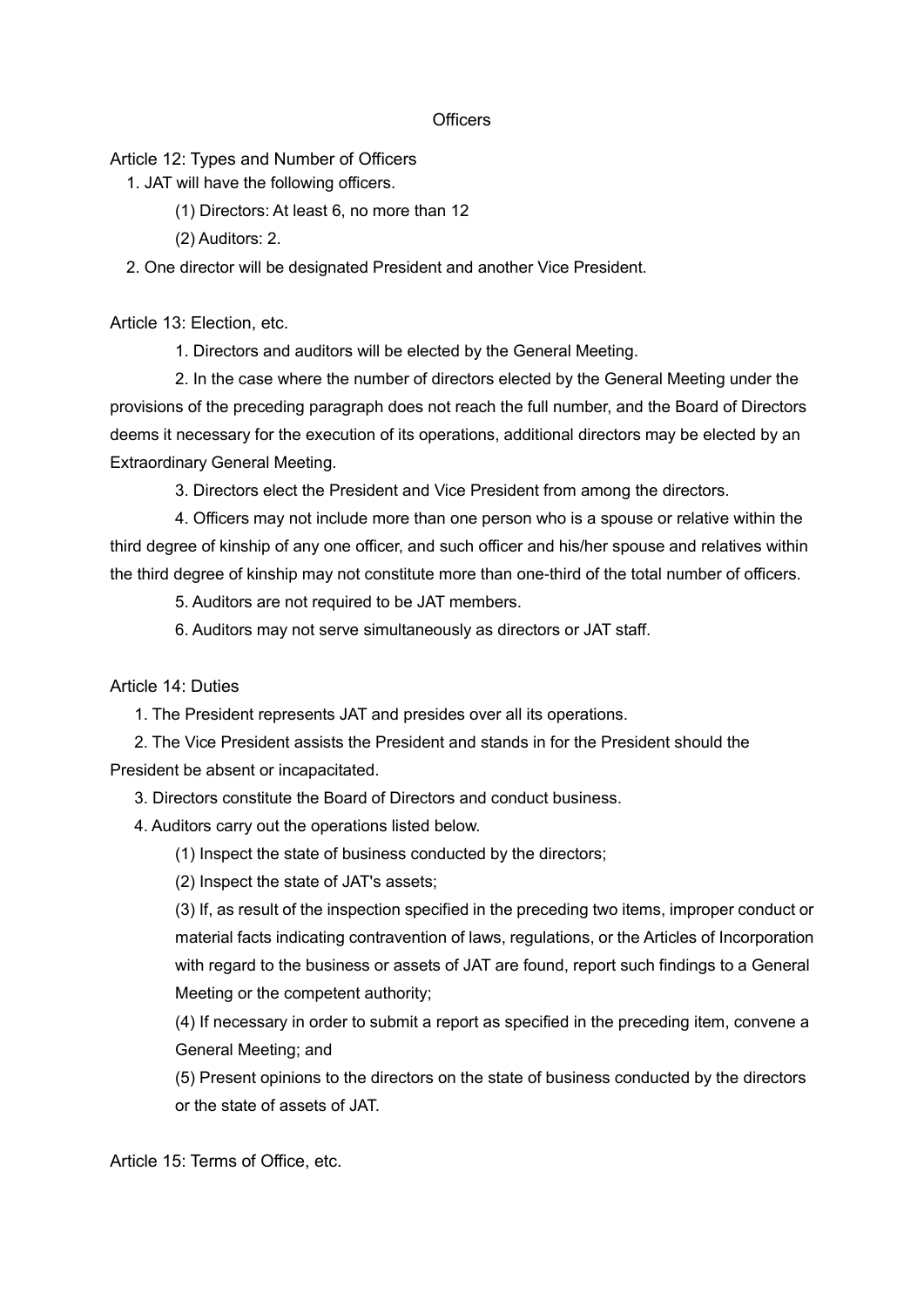1. An officer's term of office will be two years. However, the term of office of an officer whose successor is not appointed by the last day of the officer's term of office will be extended until the conclusion of the first General Meeting following the last day of the officer's term of office.

2. An officer who resigns during his/her term of office will be deemed to have served until such term of office expires.

3. No officer may serve for more than two terms in any three consecutive terms.

4. An officer appointed to fill a vacancy will serve the remainder of his/her predecessor's term of office. The remainder of a predecessor's term of office served by a substitute officer will not be deemed part of the substitute officer's term of office.

5. An officer who resigns or whose term of office expires must continue to perform his/her duties until a successor takes office.

Article 16: Filling Vacancies

1. The Board of Directors may appoint a substitute director or auditor if a director or auditor resigns during his/her term of office.

2. If the positions of more than one-third of the fixed number of directors or auditors fall vacant, they shall be filled promptly.

Article 17: Dismissal

When either of the following items applies to an officer, the officer may be dismissed by a vote of two-thirds or more of the General Meeting. In such cases, the officer in question must be afforded an opportunity to provide an explanation before the vote is taken.

(1) It is recognized that the officer is unable to perform his/her duties because of a mental or physical disorder; or

(2) The officer neglects his/her duties or engages in other conduct unbecoming an officer.

Article 18: Remuneration, etc.

1. Officers will not be paid remuneration.

2. Officers may be reimbursed for expenses necessary for the performance of their duties.

3. Necessary matters pertaining to paragraph 2 will be subject to resolution of the Board of Directors and stipulated separately by the President.

Article 19: Staff

1. JAT may establish a secretariat.

2. The President will appoint and dismiss staff.

Chapter IV.

Meetings

Article 20: Types of Meetings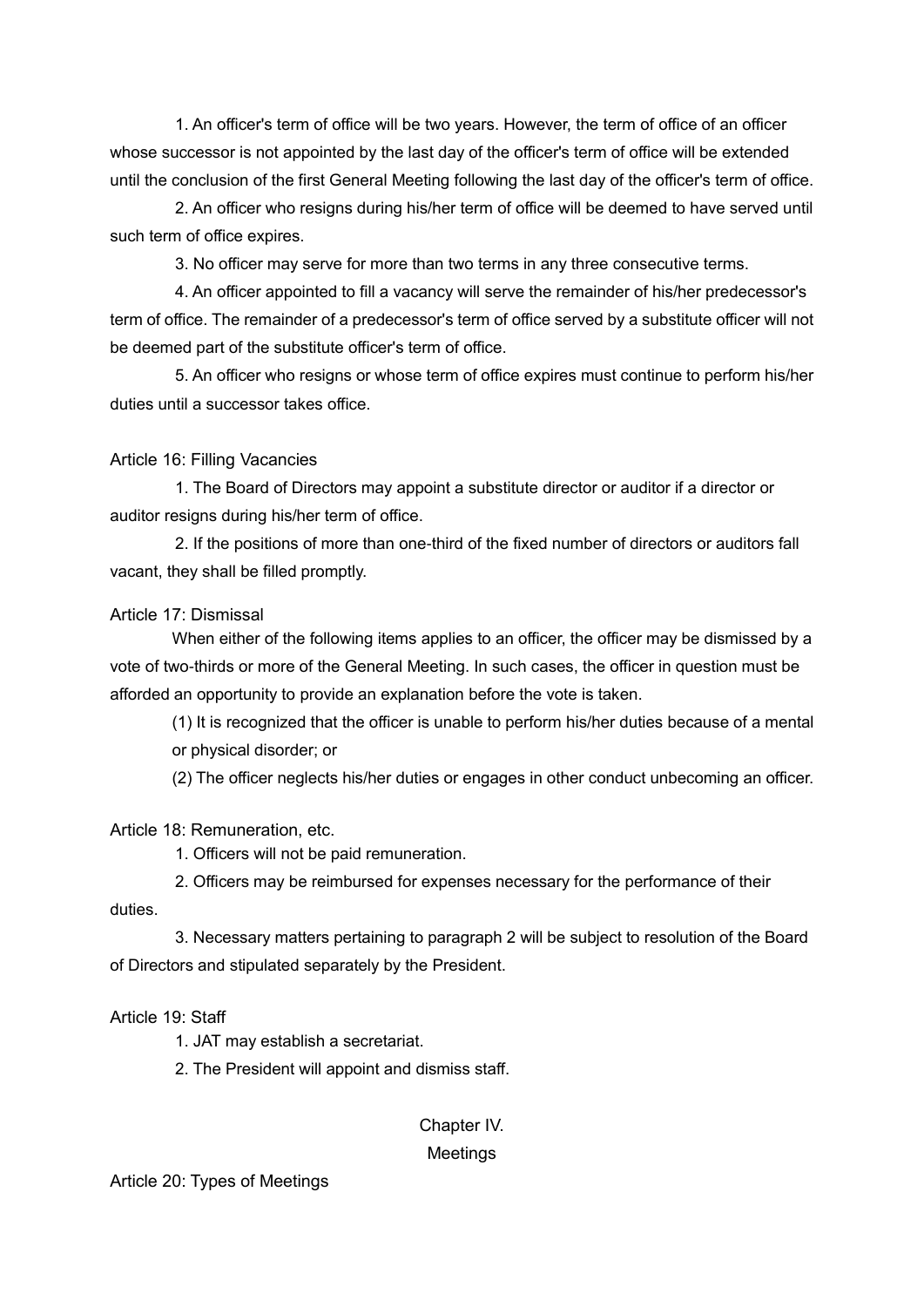1. JAT's meetings will consist of General Meetings and meetings of the Board of Directors.

2. There are two kinds of General Meetings, Ordinary General Meetings and Extraordinary General Meetings.

Article 21: Constitution of General Meetings

General Meetings will be comprised of JAT members.

#### Article 23: Authority of General Meetings

General Meetings will decide the following matters.

(1) Amendments to the Articles of Incorporation;

(2) Dissolution;

(3) Mergers;

(4) Business plans and budgets for income and expenditure;

(5) Business reports and settlement of accounts;

(6) Election and dismissal of officers;

(7) Borrowing (excluding short-term borrowing to be repaid from revenues within the same business year; the same applies in Article 51) and otherwise taking on of new obligations or waiving of rights; and

(8) Other important matters relating to JAT's operations.

### Article 23: Holding of General Meetings

1. Ordinary General Meetings will be held once a year.

2. Extraordinary General Meetings will be held if either of the following items applies.

(1) The Board of Directors recognizes that an Extraordinary General Meeting is necessary and requests that it be convened; or

(2) At least one-fifth of the total number of members requests in writing that an Extraordinary General Meeting be convened, stating the purpose of the meeting. (3) An auditor requests that an Extraordinary General Meeting be convened in accordance with the Article 14.4(4).

### Article 24: Convening of General Meetings

1. The President will convene General Meetings, except in the case of Article 24.2(2).

2. The President must convene an Extraordinary General Meeting within 30 days of receiving a request under the provisions of Article 23.2(1) or (2).

3. When convening a General Meeting, the President will give notice of the date, time, place, purpose, and agenda, and place a notice on the JAT website, at least 21 days in advance.

Article 25: Chairing General Meetings

The Chairperson of a General Meeting will be appointed from those members present at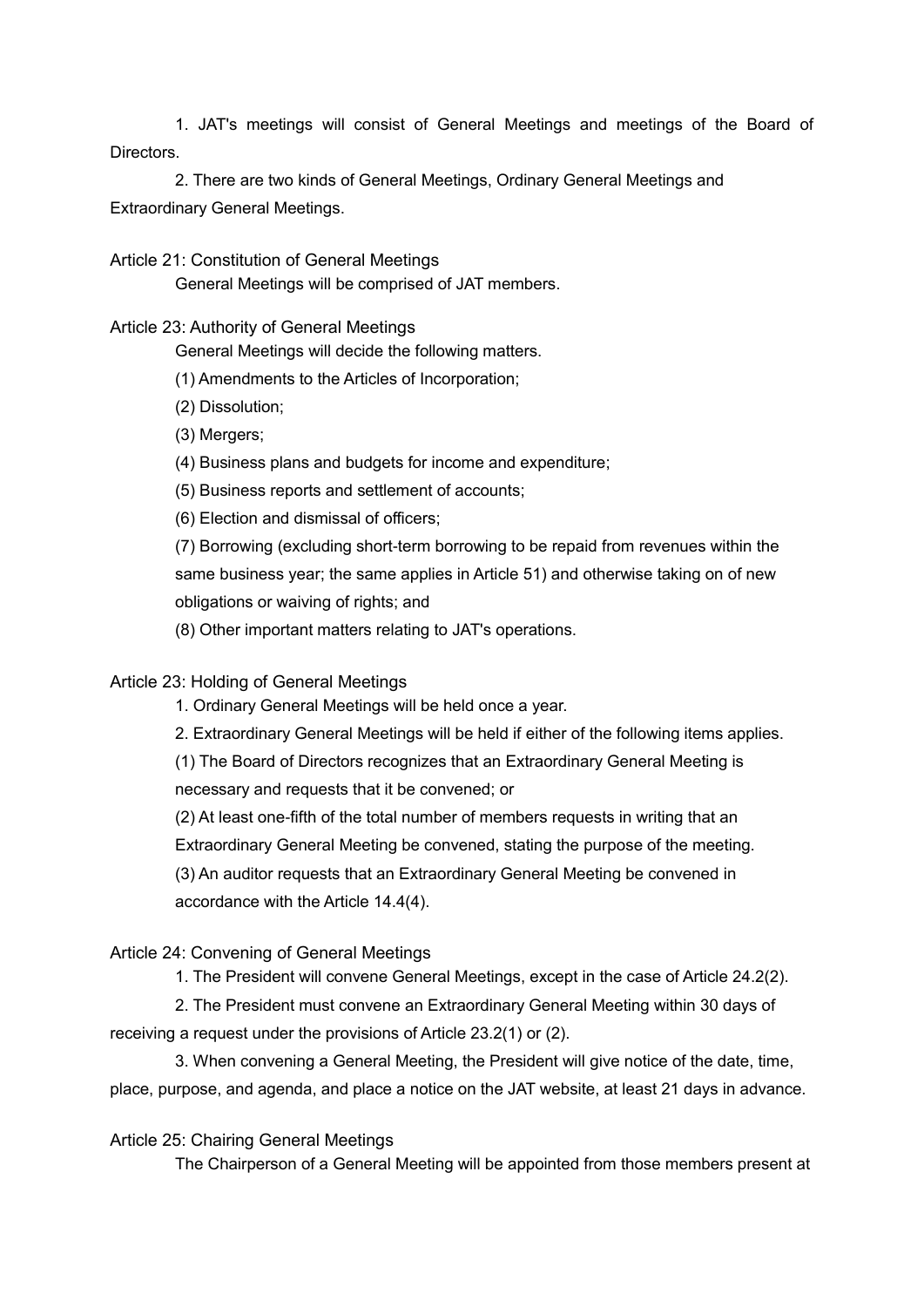the meeting.

Article 26: Quorum

A General Meeting may not be opened unless at least one-tenth of all members are present.

Article 27: Resolutions of General Meetings

1. The matters to be resolved at a General Meeting will be those matters notified in advance under the provisions of Article 24.3.

2. Matters to be resolved at a General Meeting will be adopted if the number of affirmative votes in a vote of members exceeds the number of negative votes. In the case of a tied vote, the Chairperson will cast the deciding vote.

Article 28: Voting Rights, etc. at General Meetings

1. All members have equal voting rights.

2. A member who is unable to attend a General Meeting for unavoidable reasons may vote in writing or by electronic means on the matters notified in advance, or may delegate the voting to another member as proxy.

3. With regard to the application of Article 26 and Article 27, members voting under the provisions of the preceding paragraph will be deemed to have attended the General Meeting.

Article 29: Minutes of General Meetings

1. Minutes stating the following matters must be prepared in connection with the business of the General Meeting.

(1) Time and place;

(2) The total number of members and the number of members in attendance (including a supplementary note of the numbers voting in writing, by electronic means or by proxy);

(3) Matters discussed;

(4) Summary of discussion and results of votes held; and

(5) Matters relating to the appointment of the signatories to the minutes.

2. The Chairperson and two signatories to the minutes appointed by the General Meeting must affix their signatures or names and seals to the minutes.

Article 30: Composition of the Board of Directors

The Board of Directors will be comprised of the directors.

Article 31: Authority of the Board of Directors

The Board of Directors will decide on the following matters in addition to matters stipulated elsewhere in these Articles of Incorporation.

(1) Matters that should be referred to a General Meeting;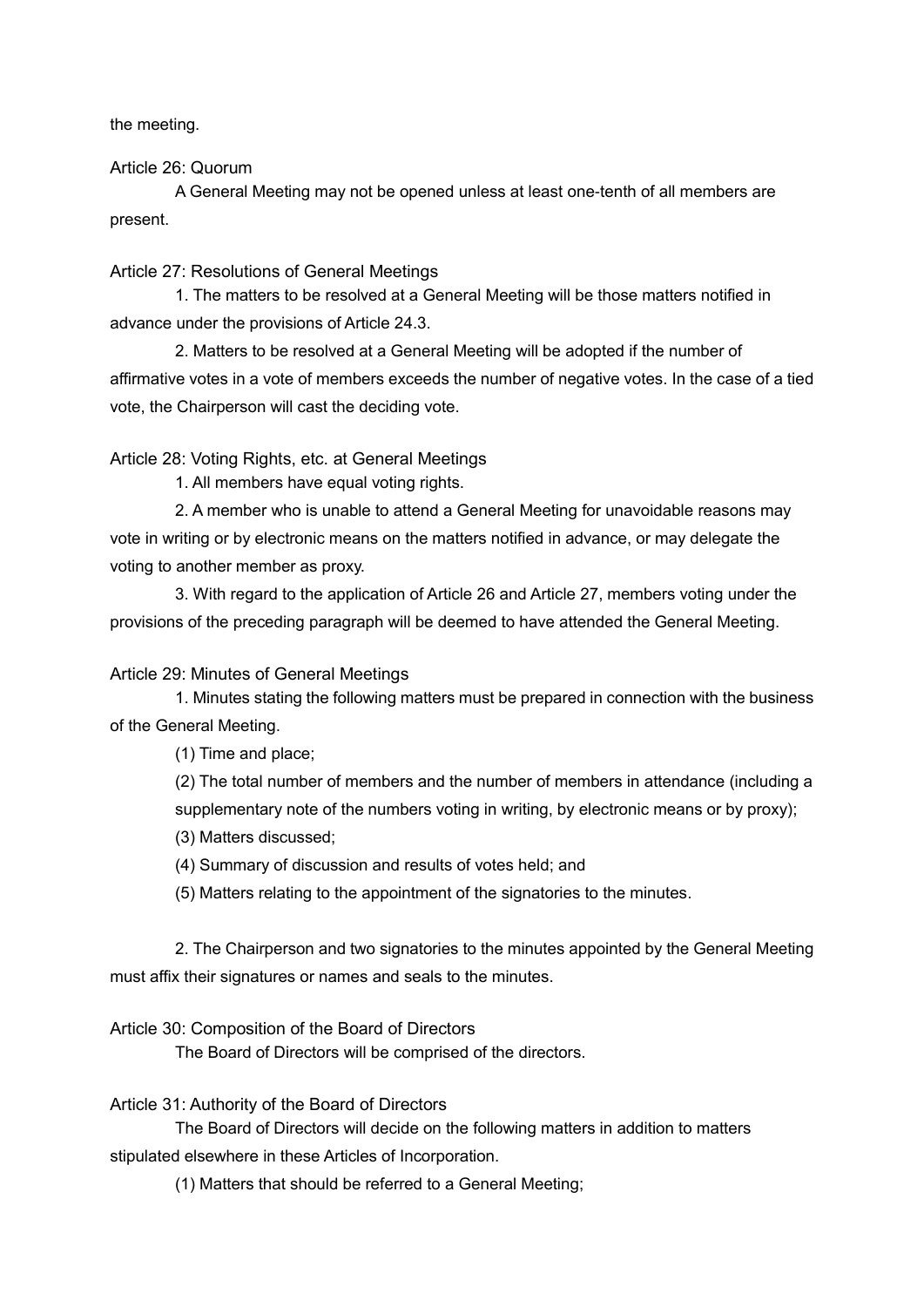(2) Matters relating to the execution of matters decided by a General Meeting; and

(3) Matters relating to the execution of other business that does not require decisions of a General Meeting.

Article 32: Holding of Board of Directors Meeting

Meetings of the Board of Directors will be held if either of the following items applies.

(1) The President deems it necessary; or

(2) A written request that a meeting of the Board of Directors be convened which states the matters that constitute the purpose of the meeting is received from half or more of the total number of directors.

# Article 33: Convening of Board of Directors Meetings

1. The President convenes meetings of the Board of Directors.

2. The President must convene a meeting of the Board of Directors within 30 days of receiving a request under the provisions of Article 32(2).

3. When convening a meeting of the Board of Directors, the President must give notice of the date, time, place, purpose, and agenda at least 15 days in advance.

### Article 34: Chairing of Board of Directors Meetings

The President will be the Chairperson of meetings of the Board of Directors.

Article 35: Resolutions of Board of Directors Meetings

1. The matters to be resolved at a meeting of the Board of Directors will be those of which advance notice was given under the provisions of Article 33.3.

2. At least half the total number of directors must be present at a Board of Directors meeting. Matters to be resolved at a meeting of the Board of Directors will be adopted if the number of affirmative votes in a vote of directors exceeds the number of negative votes. In the case of a tied vote, the Chairperson will cast the deciding vote.

Article 36: Voting Rights, etc.

1. All directors have equal voting rights.

2. A director who is unable to attend a meeting of the Board of Directors for unavoidable reasons may vote in writing on the matters notified in advance.

3. With regard to the application of Article 36 and Article 38.1, directors voting under the provisions of the preceding paragraph will be deemed to have attended the meeting of the Board of Directors.

4. A director who has a vested interest concerning a vote of the Board of Directors cannot participate in the vote.

# Article 37: Minutes

1. Minutes stating the following matters must be prepared in connection with the business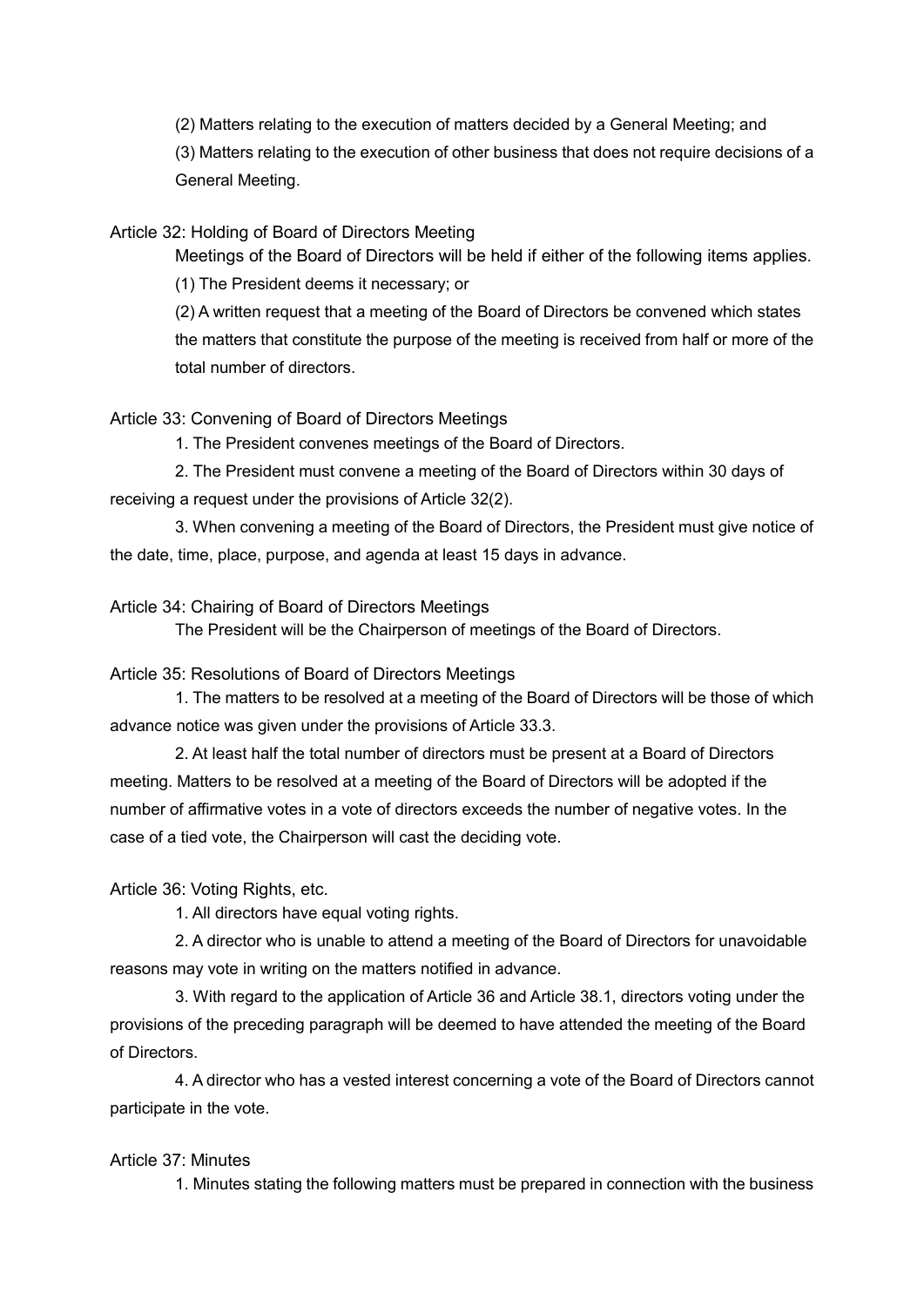of a Board of Directors meeting.

(1) Time and place;

(2) Total number of directors, and the names and number of directors in attendance

(including a supplementary note if any director voted in writing);

(3) Matters discussed;

(4) Summary of discussions and results of votes held; and

(5) Matters relating to the appointment of the signatories to the minutes.

2. The Chairperson and two signatories to the minutes appointed by the meeting of the

Board of Directors must affix their signatures or names and seals to the minutes.

# Chapter V.

# Assets and Accounting

Article 38: Composition of Assets

JAT's assets consist of the following items.

(1) Assets stated in the inventory of assets at the time of JAT's establishment;

(2) Admission fees and membership fees;

(3) Donations of cash and goods;

(4) Income generated by assets;

(5) Income accruing from activities; and

(6) Other income.

### Article 39: Classification of Assets

JAT's assets are assets associated with operations relating to specified nonprofit activities.

### Article 40: Managing of Assets

The Board of Directors manages JAT's assets using methods subject to resolution of the General Meeting and stipulated separately by the Board of Directors.

Article 41: Paying of Expenses

JAT's expenses are paid from JAT's assets.

# Article 42: Accounting Principles

JAT's accounts are kept in accordance with the principles laid down in Article 27 of the Act.

### Article 43: Classification of Accounting

JAT's accounts are accounts for operations relating to specified nonprofit activities.

### Article 44: Business Year

JAT's business year runs from April 1 through March 31 the following year.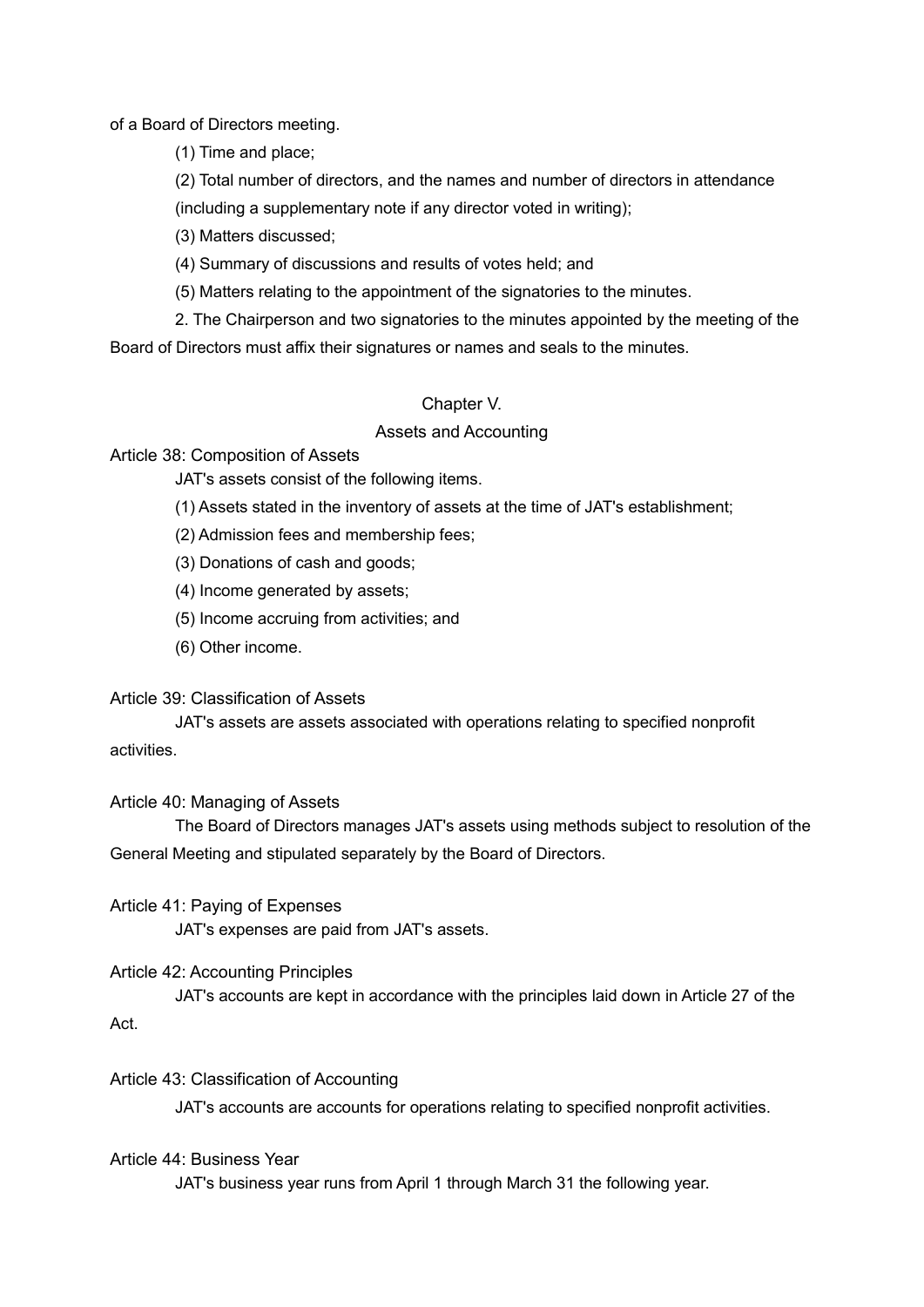#### Article 45: Business Plans and Budget

JAT's business plans and the accompanying budgets for income and expenditure are drawn up by the President and subject to resolution of the General Meeting.

### Article 46: Provisional Budgets

1. Notwithstanding the provisions of Article 46, if the budget is not passed for unavoidable reasons, the President may, subject to resolution of the Board of Directors, allow receipts and disbursements in accordance with the budget for the previous fiscal year until the budget is passed.

2. Receipts and disbursements under the preceding paragraph will be deemed receipts and disbursements under the new budget once it is passed.

### Article 47: Increasing and Amending Budgets

Subject to resolution of the Board of Directors, the budget may be increased or amended when unavoidable grounds occur after it has been drawn up.

### Article 48: Business Reports and Settlement of Accounts

1. At the end of each business year, the Board of Directors will promptly prepare JAT's business report, statement of income and expenses, balance sheet, inventory of assets, and other documentation relating to its accounts, the auditors will audit them, and they will then be subject to resolution of the General Meeting.

2. Any reported surplus in the accounts will be carried over to the next business year.

### Article 49: Special Measures

Except as provided for in the budget, borrowing or other taking on of new obligations or waiving of rights is subject to resolution of the General Meeting.

# Chapter VI.

### Amending the Articles of Incorporation, Dissolution and Merger

Article 50: Amending the Articles of Incorporation

Any intended amendment of JAT's Articles of Incorporation is subject to a resolution of a majority of members at a General Meeting and, except for minor matters as stipulated in Article 25.3 of the Act, must be approved by the competent authority.

# Article 51: Dissolution

1. JAT will be dissolved for any of the following reasons.

(1) A resolution of a General Meeting to that effect;

(2) Impossibility of successful performance of operations relating to the nonprofit activities that are its objective;

(3) Lack of members;